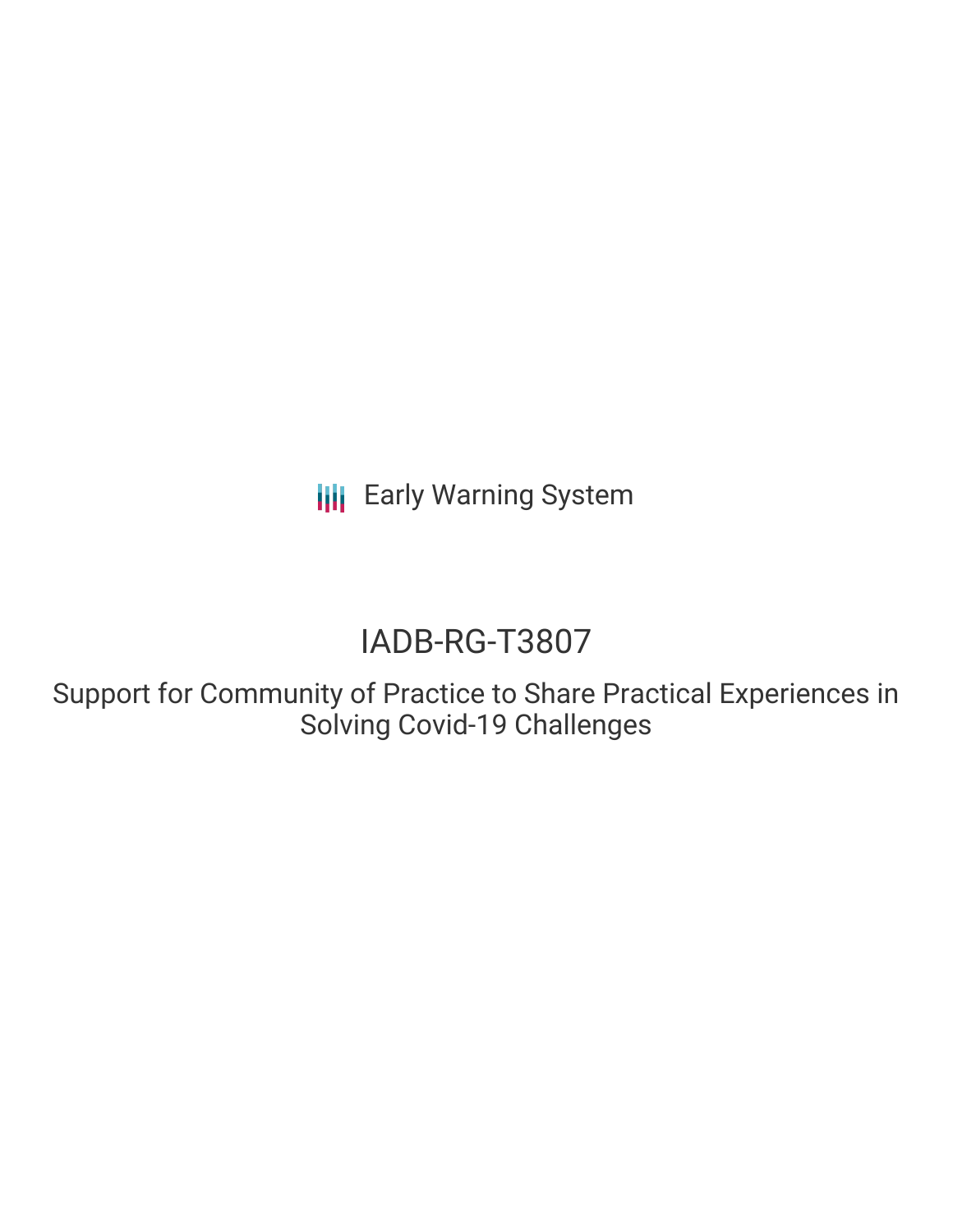

## **Quick Facts**

| Inter-American Development Bank (IADB)      |
|---------------------------------------------|
| Approved                                    |
| С                                           |
| 2021-01-08                                  |
| Regional                                    |
| Education and Health, Technical Cooperation |
| <b>Advisory Services, Grant</b>             |
| $$0.15$ million                             |
|                                             |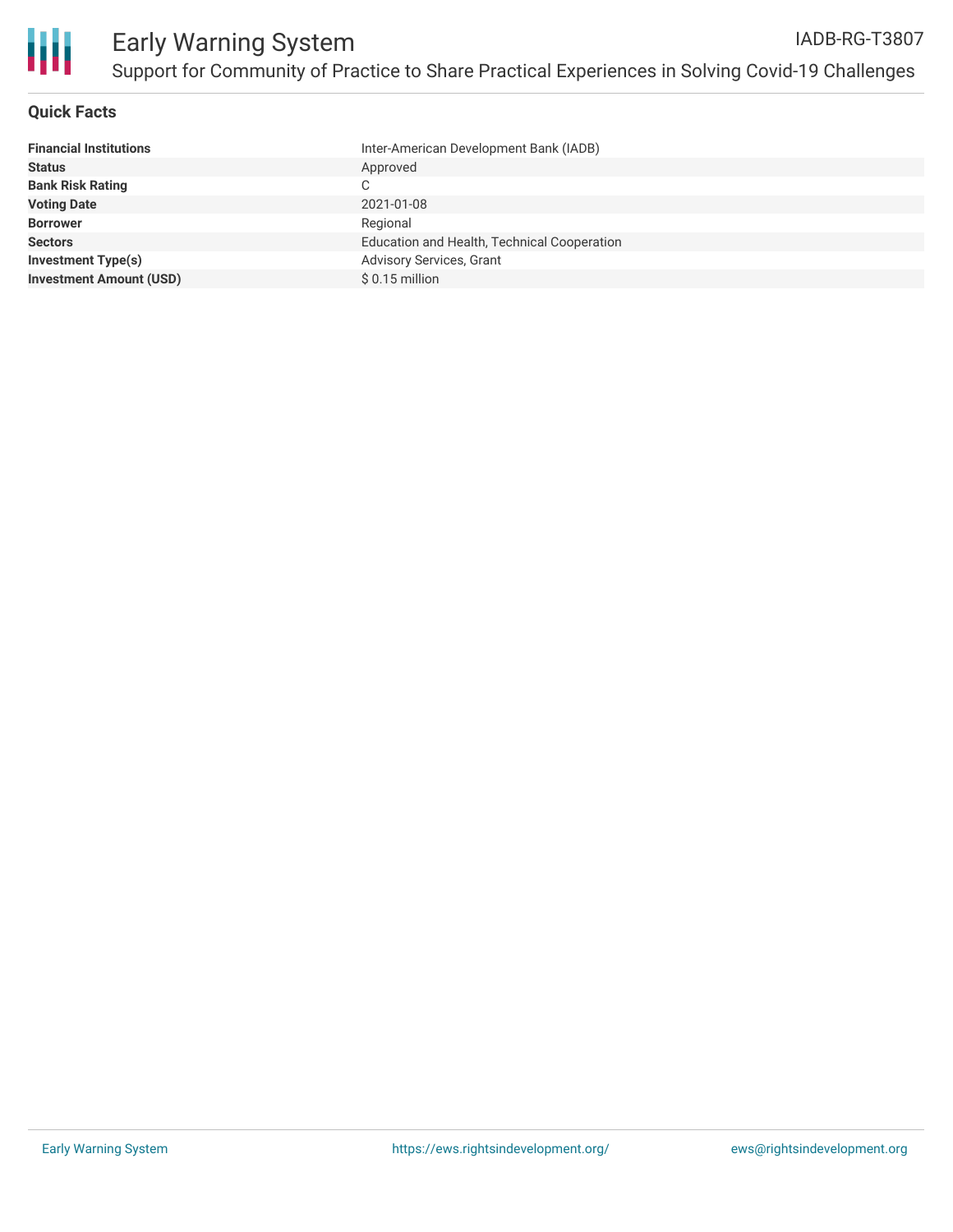

## **Project Description**

The objective of this operation is to support the consolidation of communities of practice to foster collaboration and knowldege exchange among public health officials of the Caribbean to improve critical pillars of the response to COVID-19, with the aim of improving current practices, facilitating the adoption of promising initiatives, promoting a more integrated response.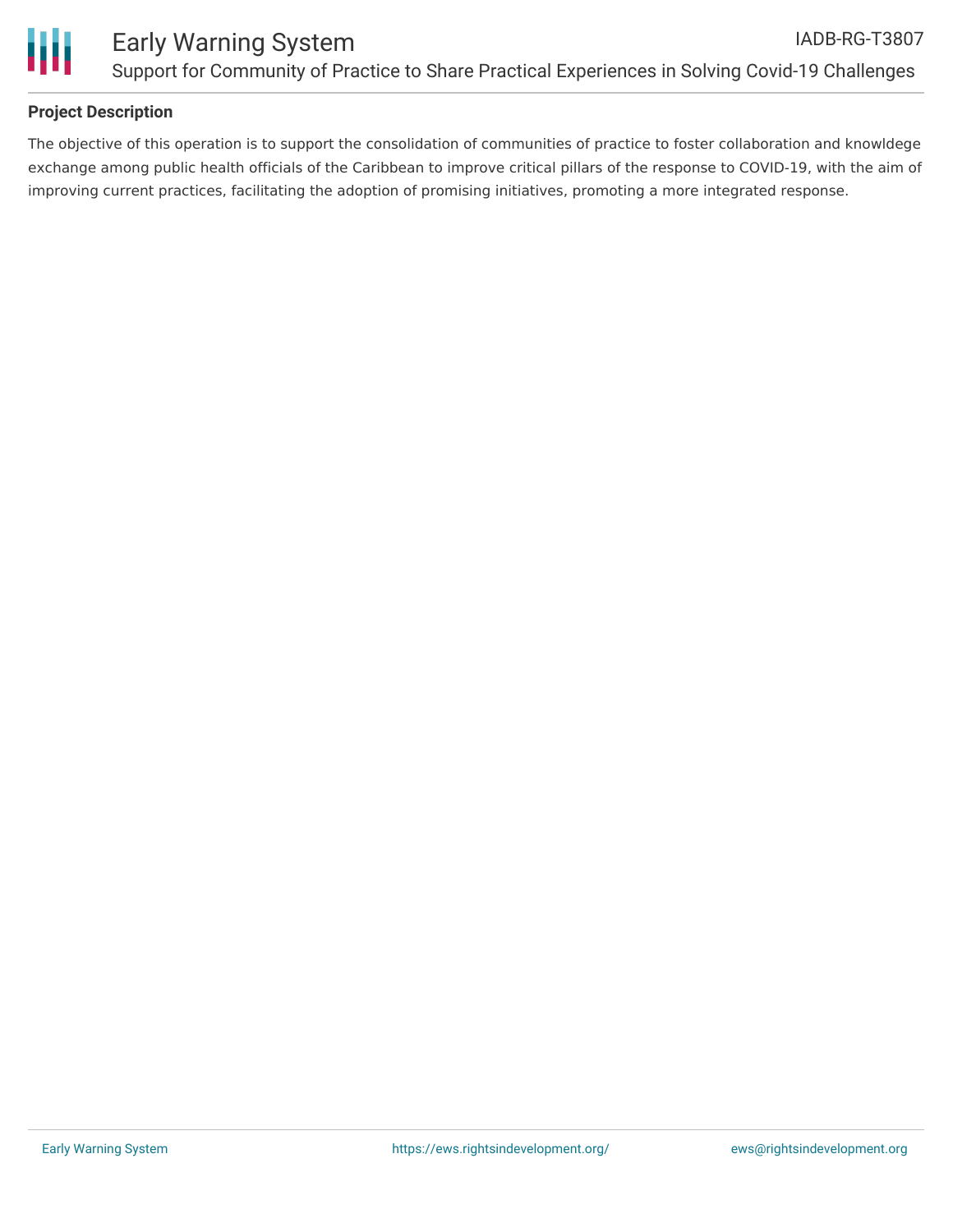

### **Investment Description**

• Inter-American Development Bank (IADB)